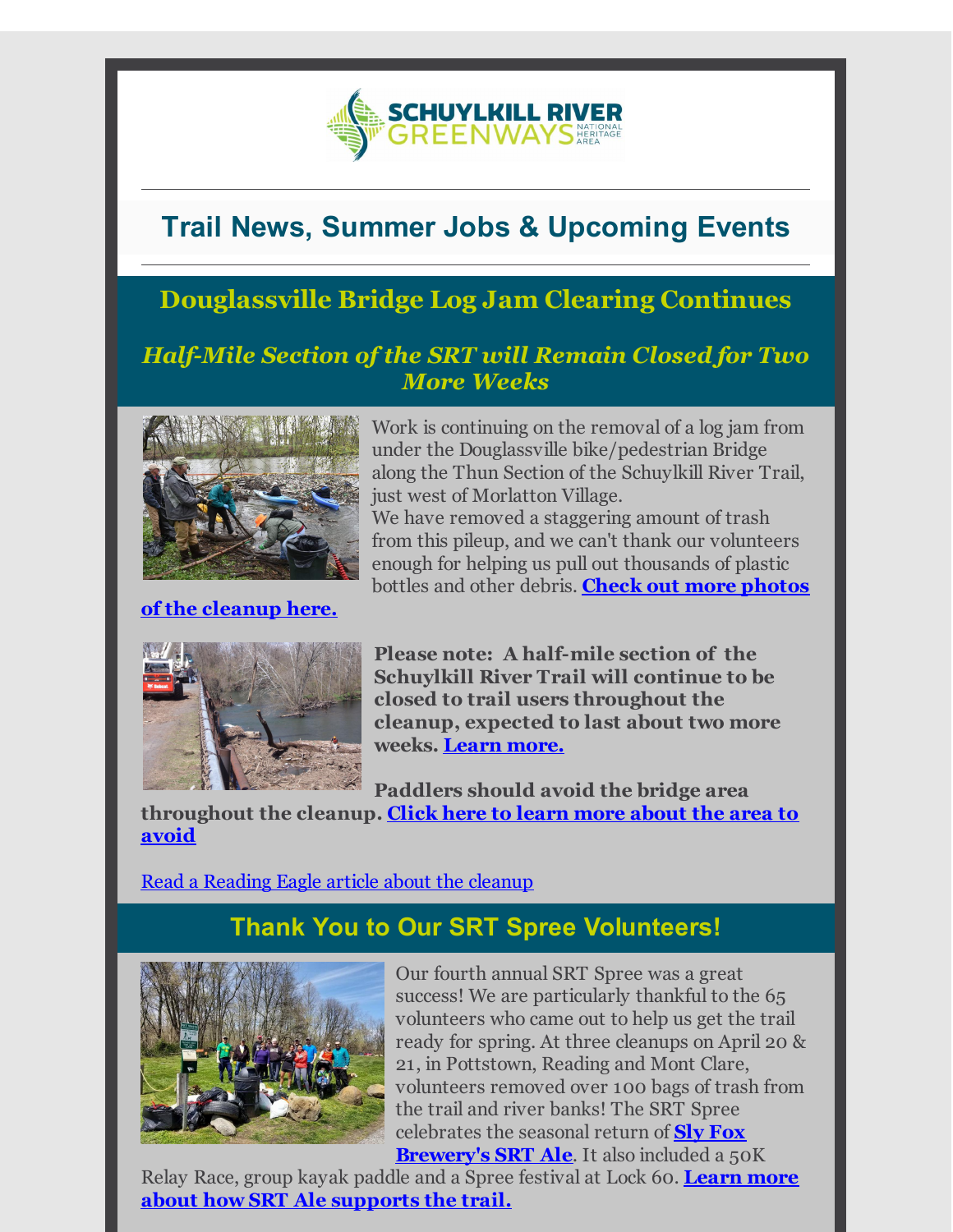

In Reading, volunteers paused their Brentwood Trailhead cleanup to greet the leaders of the **[September](http://r20.rs6.net/tn.jsp?f=0013j5YWQUoNsP1Qy3lMhWMi2uIXeFAy5lC04jldqCuZziU4qXnxjssi1WE3sjeXnc8zwO-gIO82tSySI_iFemXpRJGNujwH5ZdYU9uCqE-7xx7ziS0gR_k17Pwc5vIYi8jnhpsAwBloAZG3RpKE7p0lsL9QaLX8fiLpJpnh8sQtpE=&c=&ch=) 11th National Memorial Trail Alliance** as they rode through Reading on the first ever complete trail ride of the 9/11 alignment. We were pleased to be able to play a small role recognizing these riders who are drawing attention to this important trail, which will link with a section

of the Schuylkill River Trail.

# **Register for the Schuylkill River Sojourn by May 18 to Avoid the Late Fee!!!**



Hard to believe that the 20th Annual Schuylkill River Sojourn is a little over a month away!! Join us as we celebrate this milestone sojourn from June 2-8, 2018! While registration has sold out for Saturday, Sunday and Monday June 2-4, we still have spaces available for June 5-8. **Learn more or [register.](http://r20.rs6.net/tn.jsp?f=0013j5YWQUoNsP1Qy3lMhWMi2uIXeFAy5lC04jldqCuZziU4qXnxjssi7eaV72xWC4RJqUzUf9UwjM5RZOA2k-WLe018-lfdvuM5LrFhbRAmnFE7RT2G77ZpNxM3EwcxNyogIjLzLk0IdBlxd1c5FLMIAw3D4wiYScx7XOCjPYcDF0oZCoYnkERm4etZEpLh_4pgvNVfad28oI=&c=&ch=)**

**Applications for Sojourn Steward and Bill Trace Award due May 1! Both provide opportunities to participate in the sojourn at no cost!**

**Click here to learn how you can be our Sojourn [Steward](http://r20.rs6.net/tn.jsp?f=0013j5YWQUoNsP1Qy3lMhWMi2uIXeFAy5lC04jldqCuZziU4qXnxjssiwLqFHMx_RtuIXh5ZWfqpNe4fGW_mqm01kOQUcfOaquIJw6iWwN2JdIU_aB3u5JCS1NgAWoDPcaJgLHTr5VrCxIvFbWyhUDynLwX1s6srsmI6HTgaHufrWMIP6n0TKIxAH1-Y81PzcY1QQVCD_z00zv2V6vFBrXadA==&c=&ch=) for the whole trip**

**Click here to apply for our Bill Trace Award for first-time [sojourners](http://r20.rs6.net/tn.jsp?f=0013j5YWQUoNsP1Qy3lMhWMi2uIXeFAy5lC04jldqCuZziU4qXnxjssiwLqFHMx_RtuZ4Uq3F7vw0mbsTHkInJq31hnXdMblq920NRuK2GcV2TxB38hHyo-pRCF9OeCWvhSshoxyw4sH7sg0zfJhC_JeKM-2Pbj7m8mu-T5ekI4tIMNKUZXnYy6jWnAabp3QuKu&c=&ch=)**

#### **Help us Plant a Pollinator Garden**



We are so excited for the new pollinator garden and other plantings that will beautify Riverfront Park in Pottstown on May 5th. But we need more volunteers! Pollinator gardens help revive the health of bees, butterflies birds and other pollinators. The new garden will consist of two beds planted on either side of a walkway to a newly

constructed pavilion in the park. It will be highlighted by the beautiful artwork of artists Becky Morris, who carved a series of panels titled "A Glimpse of the Schuylkill River." We will also add plants to existing interpretive stations in the park.

**Join us from 9am-noon on May 5 as we plant a pollinator garden and other plants to beautify Pottstown's Riverfront Park at 140 College Drive. Register Now to Volunteer to Plant a [Pollinator](http://r20.rs6.net/tn.jsp?f=0013j5YWQUoNsP1Qy3lMhWMi2uIXeFAy5lC04jldqCuZziU4qXnxjssi8-thmcdFQ8shRgKD2OaWLvf9TgSs8HNf_1jxmCe0GaQ9yYpvpZdV-E4HwnvWy1bwpSwaOcvjyXbbg8RtM0gnnwXO2FqW8bnk1nGNC5nUT6dCdKRlk23gS8ccioME23pHLp5ryoXEqH17OTx_U-d47ETZdSeTYzxzJNJscJXKH3H5R8R91ZK_4cXRgyAfScdwQfca2tZjEgfYoQ3s02jtECeqgL2KazwRrvAJJL_lcPr&c=&ch=) Garden**

### **Join Our Paid Heritage Conservation Corps This**